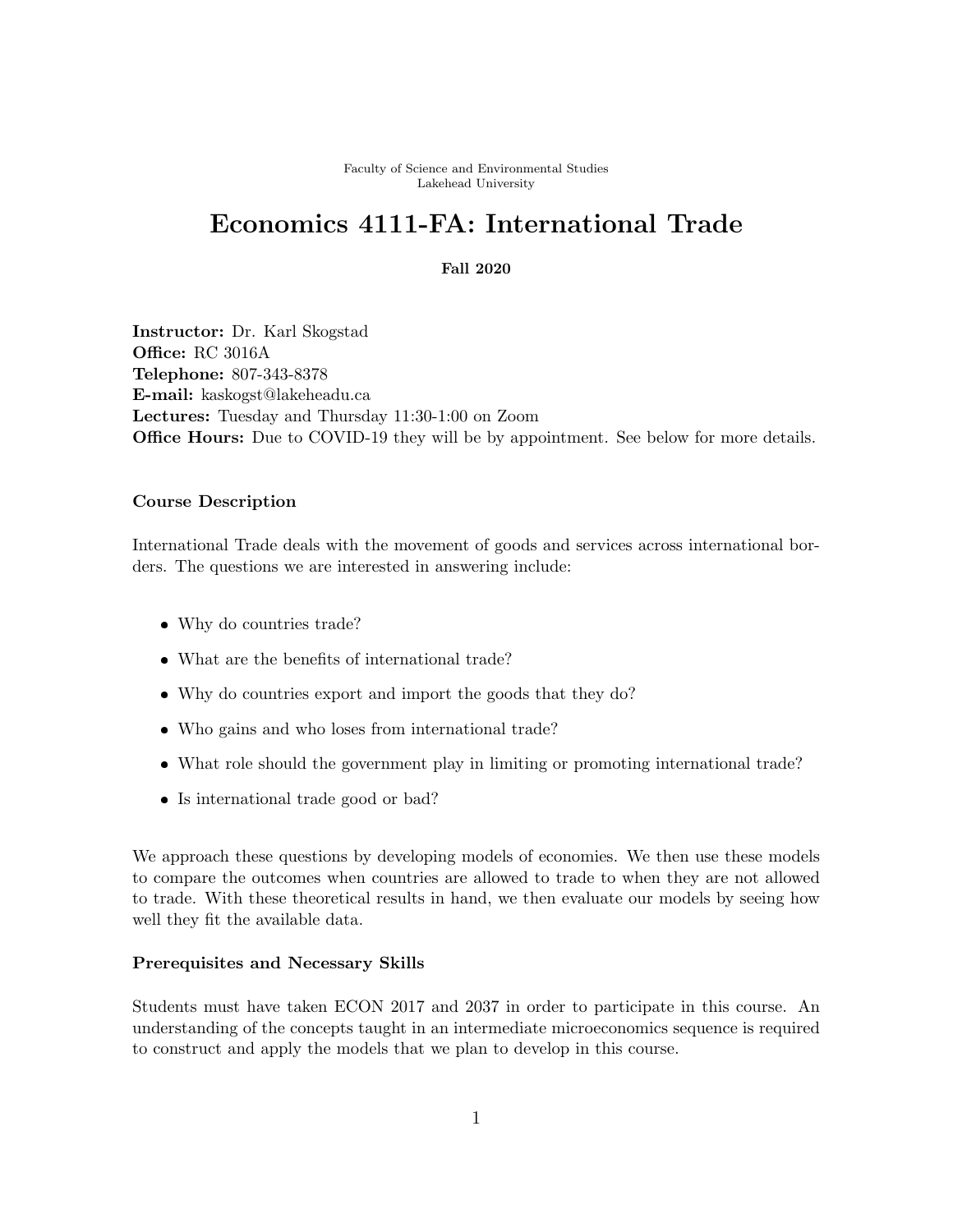We will make heavy use of high school level linear algebra. Additionally, we will make occasional use of high school calculus and basic regression analysis. Exposure to these last two skills is not required (as I will provide the necessary training), however students who have prior knowledge in these areas will be at an advantage.

## Learning Outcomes

By the end of this semester students will

- be able to construct and solve models of an economy.
- have the ability to demonstrate economic concepts through the use of graphs.
- understand the many reasons countries may wish to trade with one another.
- be able to identify the aggregate welfare effects that trade has on a country.
- be able to identify the welfare effects that trade has on various groups of people within a country.
- understand the impact of various government trade policies.
- be in a position to discuss the merits of free trade and globalization.

#### Textbook

Krugman, Obstfeld, and Melitz (2018). International Trade: Theory and Policy. 11th Edition Pearson, New York.

Older versions of the textbook will contain most of the necessary information, so students should not feel constrained to purchase this edition. Additionally, there is another version of this textbook that contains all of the chapters in this book plus a series of chapters on international finance. That textbook, titled, "International Economics: Theory and Policy" is also acceptable.

I highly recommend you read the indicated chapters as we go through the material. I am hoping to have time to cover chapters 1 to 3 and 5 to 12 of the textbook. That is over 300 pages of material, which translates into over 25 pages per week of reading. Given this, I recommend that you devote at least 2 to 3 hours a week to reading the textbook for this course, in addition to the 3 hours of classroom time. Additional time for reviewing lecture notes and doing practice problems is recommended.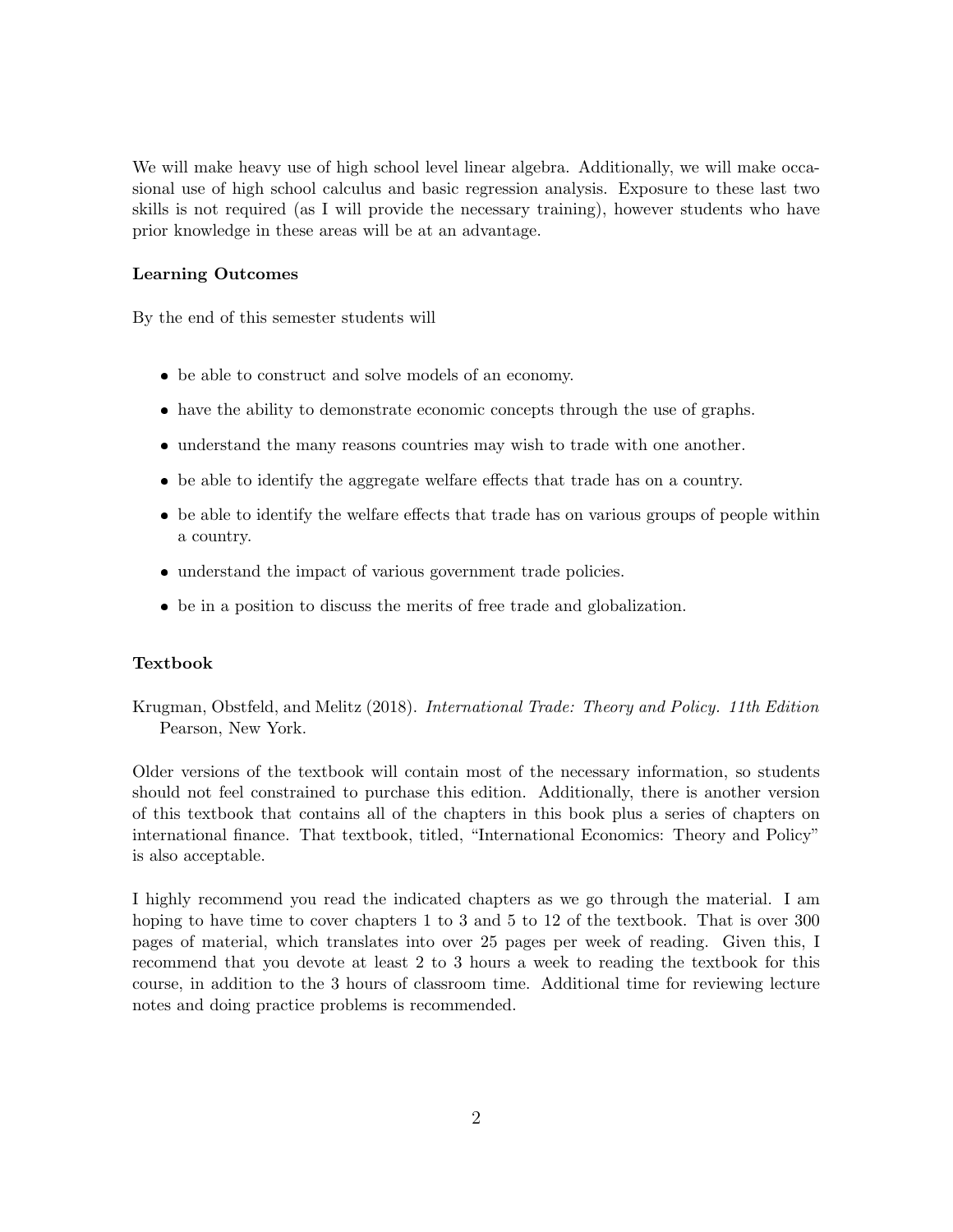## Grading

Your grade for the fall term will be determined by assignments and a cumulative final exam.

Assignments (70%) Final Exam (30%)

There will be 4 to 5 assignments during this course. Students may consult each other on assignments, but each student must hand in their own assignment. Each assignment will be relatively long, so I suggest you work on them throughout the assigned period. Students may type their assignment, or hand-write them neatly. Feel free to consult with me on any issues you are having with the assignments.

The final exam will be cumulative. The questions will be similar to those on the assignments. It will be a take-home exam that you can complete over a few days. More information about this will be provided as we approach December.

## COVID-19

COVID-19 is having an impact on all facets of our lives, including how courses are delivered. Here is some important information regarding this course.

Communications

- You should be checking the course website on MyCourseLink daily. I will be using this site to post lecture notes, assignments, and answer guides. I will also be posting announcements there.
- In order to keep communications as simple as possible, I will be using your @lakeheadu.ca email address to communicate with you as well. All important announcements will be sent by email and posted on the course website.
- The course website has an instant message and email feature. I will NOT be making use of these. If you wish to contact me, use the email address listed above.
- The course website has discussion forums. If you would like to make use of these to discuss things with your classmates, you are welcome to do so. I will monitor them and post comments if I believe they will be helpful to you.
- If you would like to discuss issues with me face-to-face we have two options.
	- If both parties feel comfortable we can meet in my office. Note that this will only be possible if the university permits it. No student will be forced to meet this way if they do not feel comfortable, and I reserve the right to not meet in this way as well if I deem the risks too high.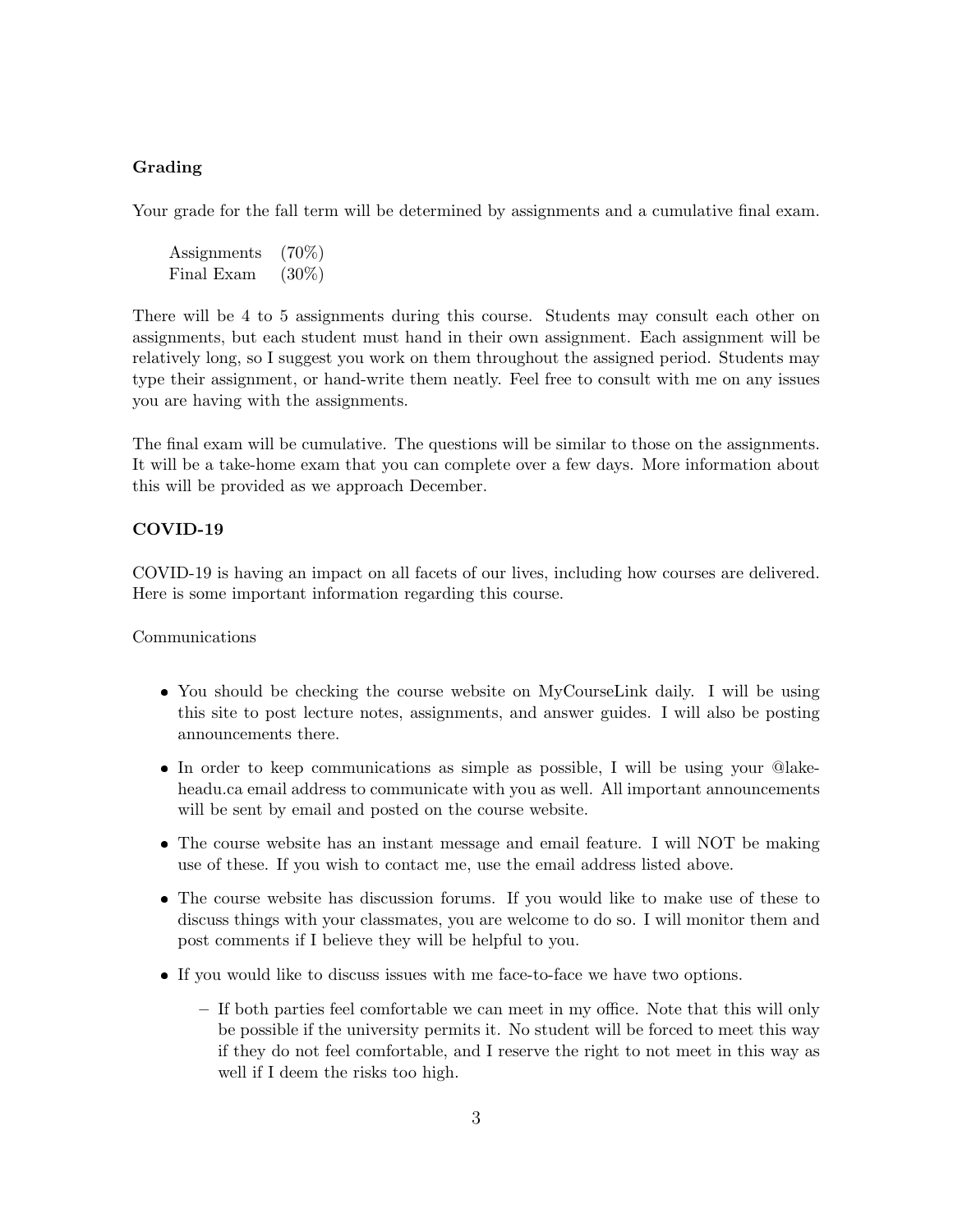– We can set up a meeting via Zoom. We will arrange a time and I will send a link that you can use to access a direct one-to-one conference.

## General

- Since this is an upper year course, most of you have already developed good study habits. However, this year will be very different. Although we will still be meeting virtually, it will be a very independent learning process. It is up to you to ensure you are keeping up with the material as we progress. By staying on top of your readings you will have much more success in this course.
- Given the little face-to-face time we will have, I highly encourage you to attend every zoom session. Although they will be recorded, it will help you to go through the material in real time with me. Then you can go back and re-watch the parts of the lecture that you had trouble with.
- During our meetings I encourage you to have your webcam on. This will help us develop a sense of community in the classroom. It will also make it easier for me to see if I am going too fast or too slow. Everyone's experience will be improved if we can maintain a visual communication.
- Learning online is a new process for all of us, and there are bound to be difficulties along the way. The key is to be flexible. Changes may have to be made midway through the course to ensure that the learning process continues smoothly.

## Recorded Lectures

In this course, in the context of remote instruction and participation, video and audio recordings of class activities will be made to ensure students' and instructors' easy and comprehensive access to those activities. The recordings are confidential and are intended only for the use of the course students and instructors. They may otherwise not be used or disclosed. During recording, to protect others' privacy, each student should ensure that no one else is present in the location where they are being recorded without that non-student's consent. The recordings are made under the authority of sections 3 and 14 of The Lakehead University Act, 1965. Questions about the collection of the images and sounds in the recordings may be directed to Dr. Robert Petrunia, Chair of the Department of Economics, 807-343-8357.

## Academic Misconduct

The University and I take a serious view of offences against academic honesty such as plagiarism, cheating and impersonation. Penalties for dealing with such offences will be strictly enforced. If you are unaware of what constitutes academic misconduct, Lakehead has provided a series of self-guided lessons through myCourseLink to help you better understand the